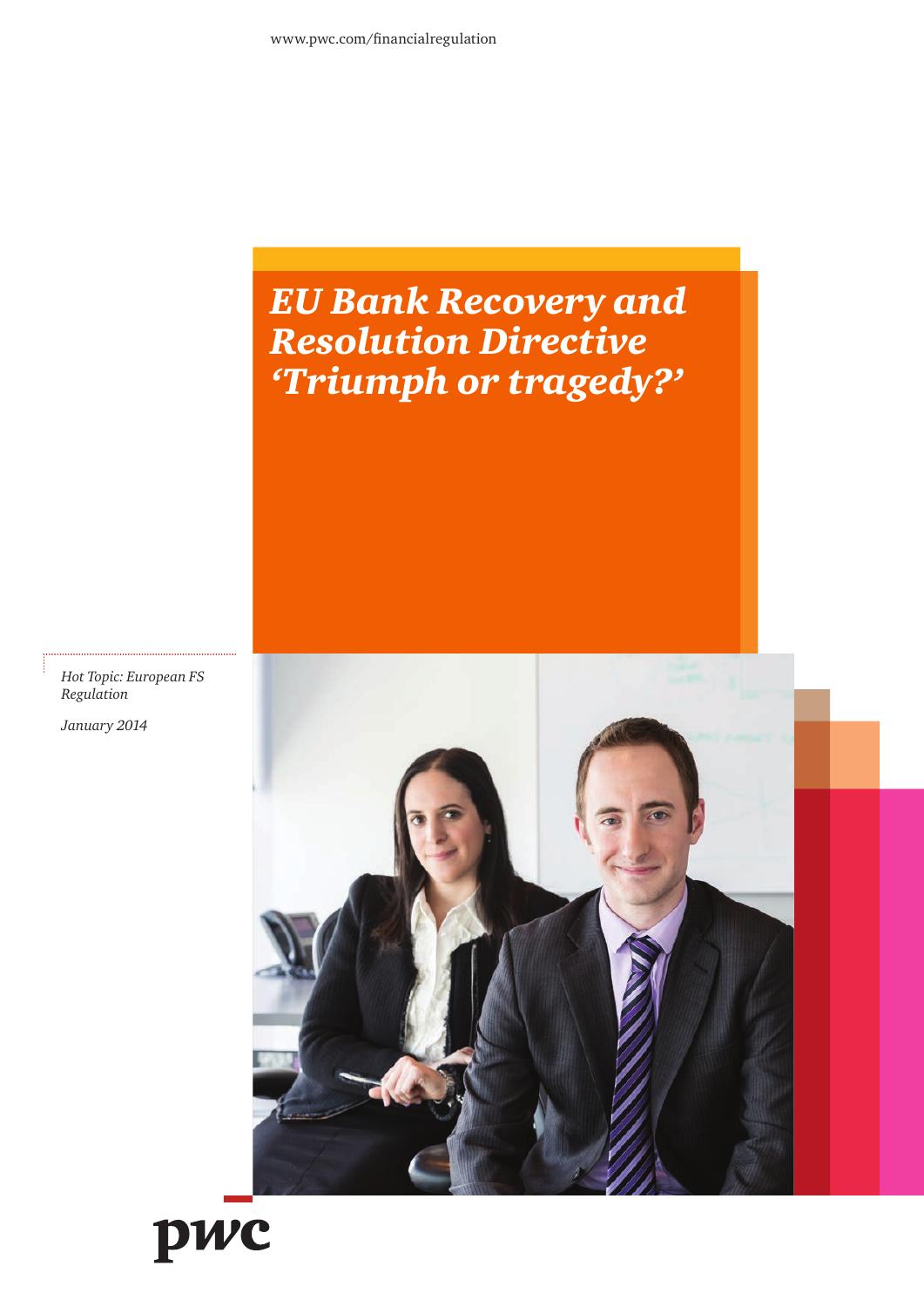# *A new era for crisis management*



#### *1. Overview*

On 11 December 2013, the European Parliament and the Council reached agreement on the Bank Recovery and Resolution Directive (BRRD). This important piece of legislation sets a common framework across all 28 countries of the European Union (EU) on how to deal with troubled banks. The BRRD will be implemented in the Eurozone countries through the Single Resolution Mechanism (SRM). SRM is one of the three important pillars – together with the Single Supervisory Mechanism (SSM) being built by the ECB, and a Single Deposit Guarantee Scheme (DGS) - which the Member States of the Eurozone agreed should be the foundation of their Banking Union.

The BRRD is likely to come into force on 1 January 2015, so banks need to begin analysing the impacts now. This measure will have important implications, even for healthy institutions – changing the nature and availability of equity and debt funding, drawing more supervisory scrutiny of organisational structures and recovery planning, and adding more compliance costs.

# *2. Why is the BRRD important?*

The BRRD sets common rules for when and how authorities will intervene to support troubled banks. It foresees a phased approach to supporting such banks, encompassing precautionary, early intervention and measures designed to prevent bank failures. Where failure is unavoidable, the BRRD aims to ensure orderly resolutions, even for banks operating across national borders.

Along with the revisions to the DGS Directive, this further harmonises the approach to protecting retail depositors in the EU.

It clearly establishes the principle that private investors in banks must pick up the first costs for banks' poor risk management, before EU countries and their taxpayers are called on for financial support. By doing so, it directly addresses the question of moral hazard, through increasing market discipline over banks' activities and limiting the risks they take on.

The BRRD still leaves open the possibility of temporary public intervention to respond to systemic threats to the banking and financial markets more widely, but on a very limited basis. Any such intervention would be subject to the EU's rules governing state aid.

Having agreement on the BRRD sets the stage for the Eurozone countries to agree on how the SRM should work.

# *3. Critical elements of the BRRD*

- Banks will have to prepare and maintain recovery plans, establishing how they would deal with problems – these plans will be subject to ongoing and attentive scrutiny by regulators.
- National resolution authorities will develop resolution plans for individual firms, identifying the most appropriate resolution tools to be used in each case; these exercises are very likely to lead to supervisors reassessing firms' recovery plans, and perhaps also their business models.
- Bailing-in investors and creditors will be the norm – investors and creditors representing 8% of a bank's total balance sheet will have to be bailed-in before resolution authorities can access other forms of stabilisation funding. This requirement will create a different dynamic between the banks and their shareholders, and may impact the way in which banks raise funding.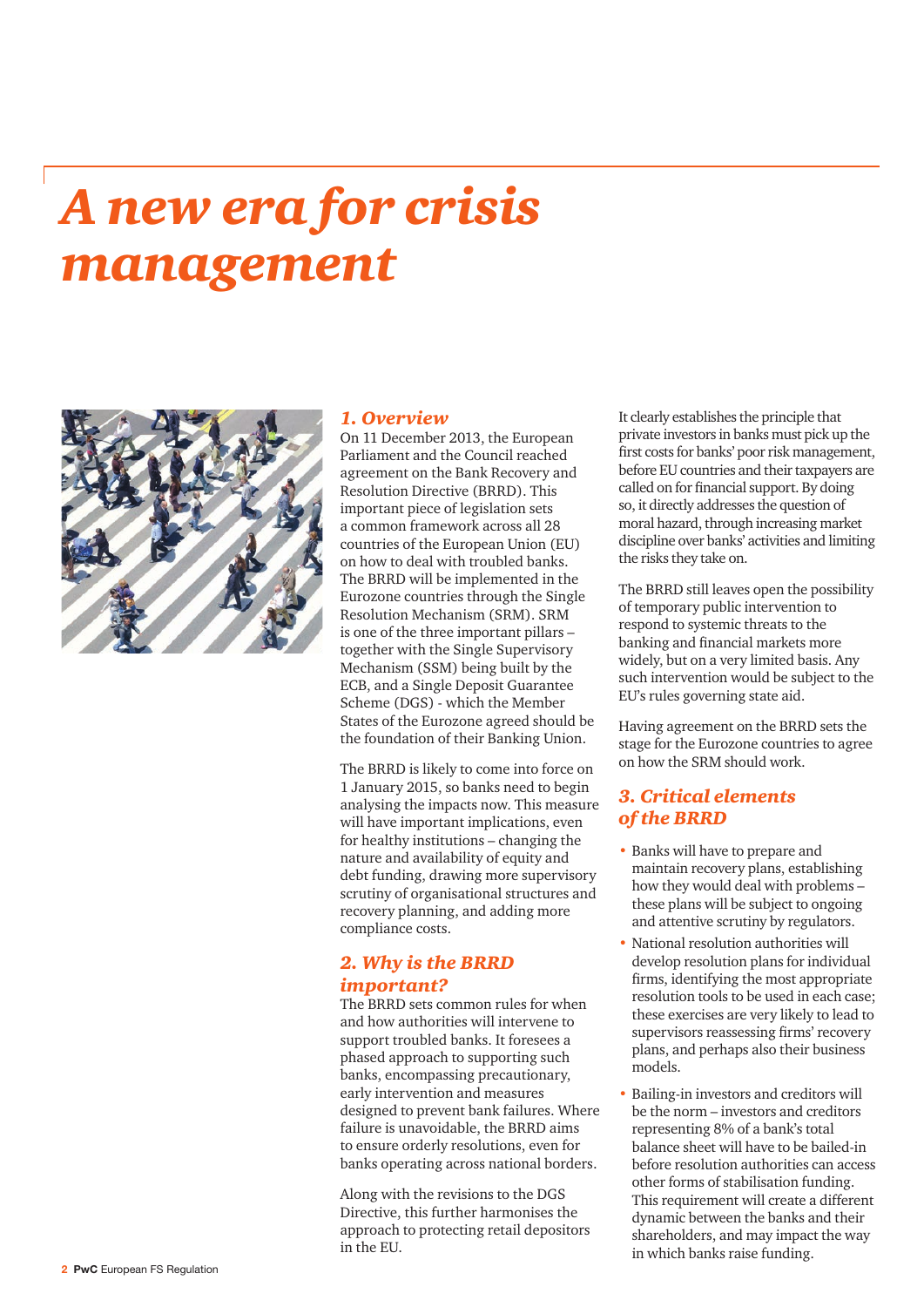# *4. Controversial elements of BRRD?*

- It adopts new common EU-wide rules for how costs of bank rescues will be met – banks will have to bail-in bank creditors before public funds can be used for rescuing an institution, from 1 January 2016.
- It establishes a (limited) new source of resolution funds – to be self-funded by the industry over 10 years.
- Depositors with eligible deposits of up to €100k will not be bailed-in and senior debt holders must be bailed-in before any depositors.
- It sets minimum requirements for banks' own funds and eligible liabilities (MREL) based on the bank's size, risk, business model and resolution approach.

# *5. The main concerns*

Banks will have to make significant contributions to the new resolution fund each year, based on the size of covered deposits – this may have a wider impact on costs of funding for the markets and borrowers.

Bank capital instruments not governed under EU law will have to include a legally enforceable clause, indicating the instrument could be used for bail-in purposes … and whether this will need to be applied to existing liabilities, or only new liabilities. If this is applied retroactively, banks and creditors may need to renegotiate instruments, resulting in increased compliance costs and possibly impacting costs of funding.

Deposits' ranking in an insolvency hierarchy may change. Particularly controversial is the definition of natural persons; how this definition will apply to natural persons not in the EU; and how hierarchy may be affected by bilateral bail-in agreements between Member States and non-EU countries. The main concerns are how the rules will be interpreted for implementation, the administrative complexity of achieving

compliance and the potential impact on depositors outside the EU.

The European Banking Authority (EBA) is expected to propose technical standards on the last two topics.

### *6. Our perspective*

'Triumph' and 'tragedy' each represent powerful, end-of-a-spectrum extremes. If BRRD is to be a 'triumph', it will be because its explicit bail-in hierarchy succeeds in creating a more certain and orderly legal framework for resolution. The changes are explicitly designed to address the issue of moral hazard in banks: the presumption that taxpayers will ultimately bail-out banks, socialising losses from excessive risk-taking. Under BRRD, any future resolution of a European bank should result in a very different balance of costs borne by shareholders and especially, bank creditors, instead of being largely borne by taxpayers. It remains to be seen how markets will react – ultimately they will price these fundamental changes into the costs of the capital they provide to the banks.

By setting out common rules, the EU is also aiming to facilitate cross-border resolutions in Europe. In a system with separate national legal frameworks, supervisors and bankruptcy procedures, this common framework is a necessary step. Whether it results in a safer banking system will ultimately depend on the way the precautionary measures and early intervention powers are exercised, and how well interactions between national and regional supervisors and resolution authorities across the EU work.

Despite progress on BRRD, the potential for 'tragedy' remains, particularly in the short term, because the BRRD's bail-in provisions will not be mandatory until 1 January 2016. The resolution funds are designed to be built up over a 10-year transition period, so initially only limited funding will be available. Even at the end of 10 years, such a fund is unlikely to be able to handle large or multiple bank failures without further backstop.

### *7. Impact for banks*

Banks can expect these changes to:

- require all banks in the EU to prepare recovery and resolution plans – details will be forthcoming from the EBA, and from national/regional competent authorities;
- drive a wider focus on resolvability – requiring banks to change their structures, operations and financing, under pressure from supervisors;
- require greater clarity about where bail-in capital is held and in what forms – about the contractual terms governing conversion/deployment, and the precise mechanisms for transmission around a group. Because bail-in must occur before public funds can be tapped, this clarity will be particularly important; and
- require new contributions to build an industry resolution fund – the balancesheet impacts of these contributions will need to be assessed.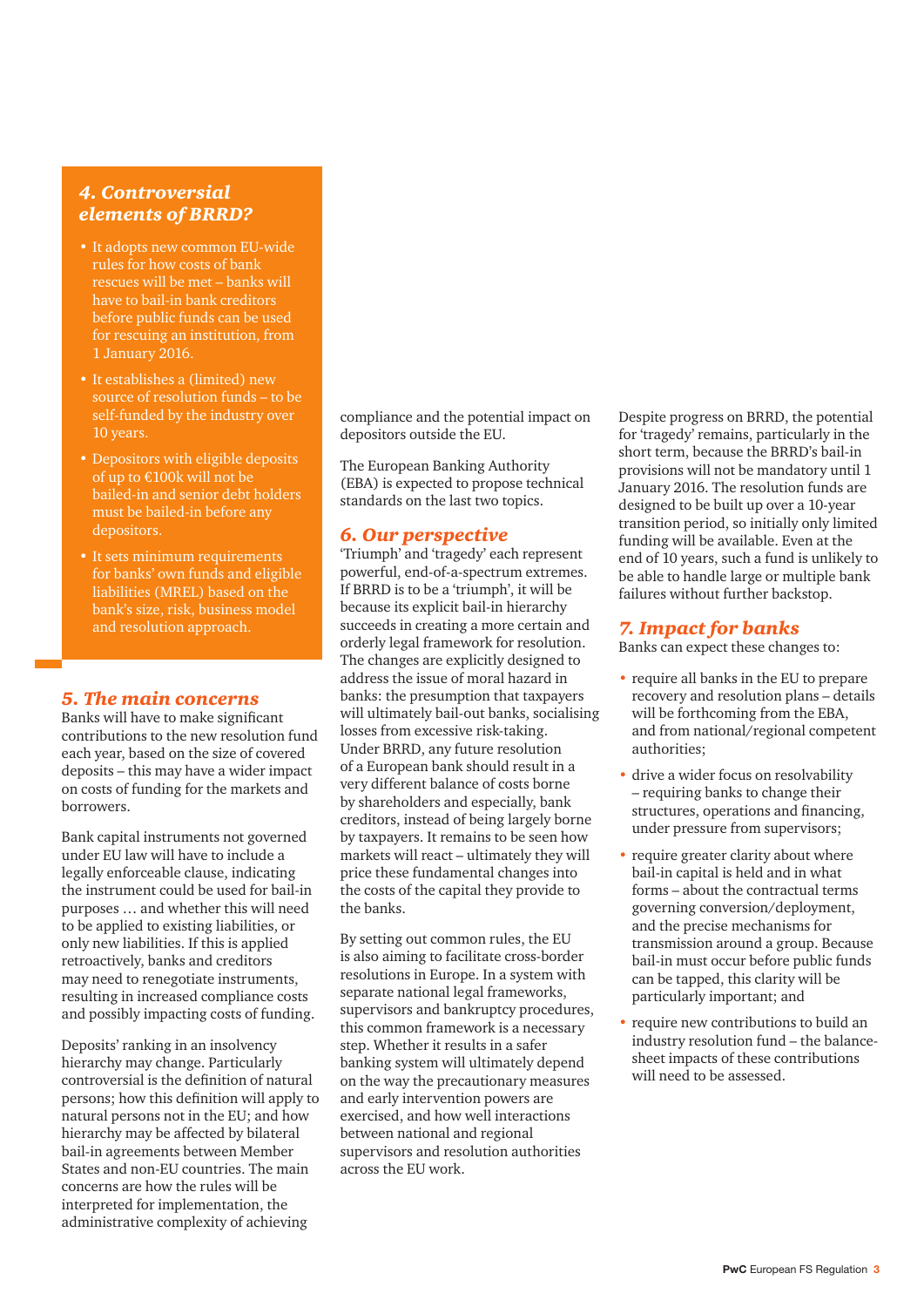# *Single Resolution Mechanism (SRM) for the Eurozone*

*On 19 December 2013, the European Council agreed a 'general approach' for the SRM. This is an important step for EU legislation; trilogue negotiations with the Commission and Parliament will now take place, based on the Council text; the general approach may be tweaked, but final deals are typically based around these concepts. The Banking Union seeks to 'break the linkages' – the negative feedback loop between bank debt and sovereign debt, which has perpetuated European financial crises. Mutualisation of liabilities would make this possible, demonstrating that resources from across the whole Eurozone could be marshalled to stabilise banks in any part of it. Fundamentally, banks that will be supervised at European level cannot then be expected to be resolved at national level.*

> So the SRM is important as a signal of the commitment of Eurozone countries to stabilising banks in future – avoiding the interference of national interests in a resolution. Achieving a deal has been challenging; strong political forces and interests exist at national levels, which mitigate against mutualisation.

#### *Key elements of the SRM*

Mario Draghi, President of the ECB, has suggested that the SRM should have three core elements: **"a single system, a single authority, and a single fund".** In effect, the SRM must be capable of acting quickly and decisively to address bank crises, and it must have access to funds to do so.

The Council's general approach consists of:

**An authority:** The system will be run by a new Single Resolution Board (the 'Board'). There will be defined roles for the Commission, the Council, the ECB and the national resolution authorities. The Board will be made up of an Executive Director and four other permanent members.

#### **A system for resolutions:**

- The Resolution Board prepares resolution plans for all banks directly supervised by the ECB; national authorities remain responsible for the plans for all other Eurozone banks.
- The ECB (SSM) is responsible for notifying the Resolution Board, the Commission, and the relevant national resolution authorities and ministries that a bank should be resolved.
- The Resolution Board assesses whether there is a systemic threat and any private sector solution. If not, it adopts a resolution scheme including the relevant resolution tools and use of the Fund
- The Resolution Board Executive will have limited powers to deploy the Fund, up to a threshold. Use of the Fund above the threshold would require a plenary vote.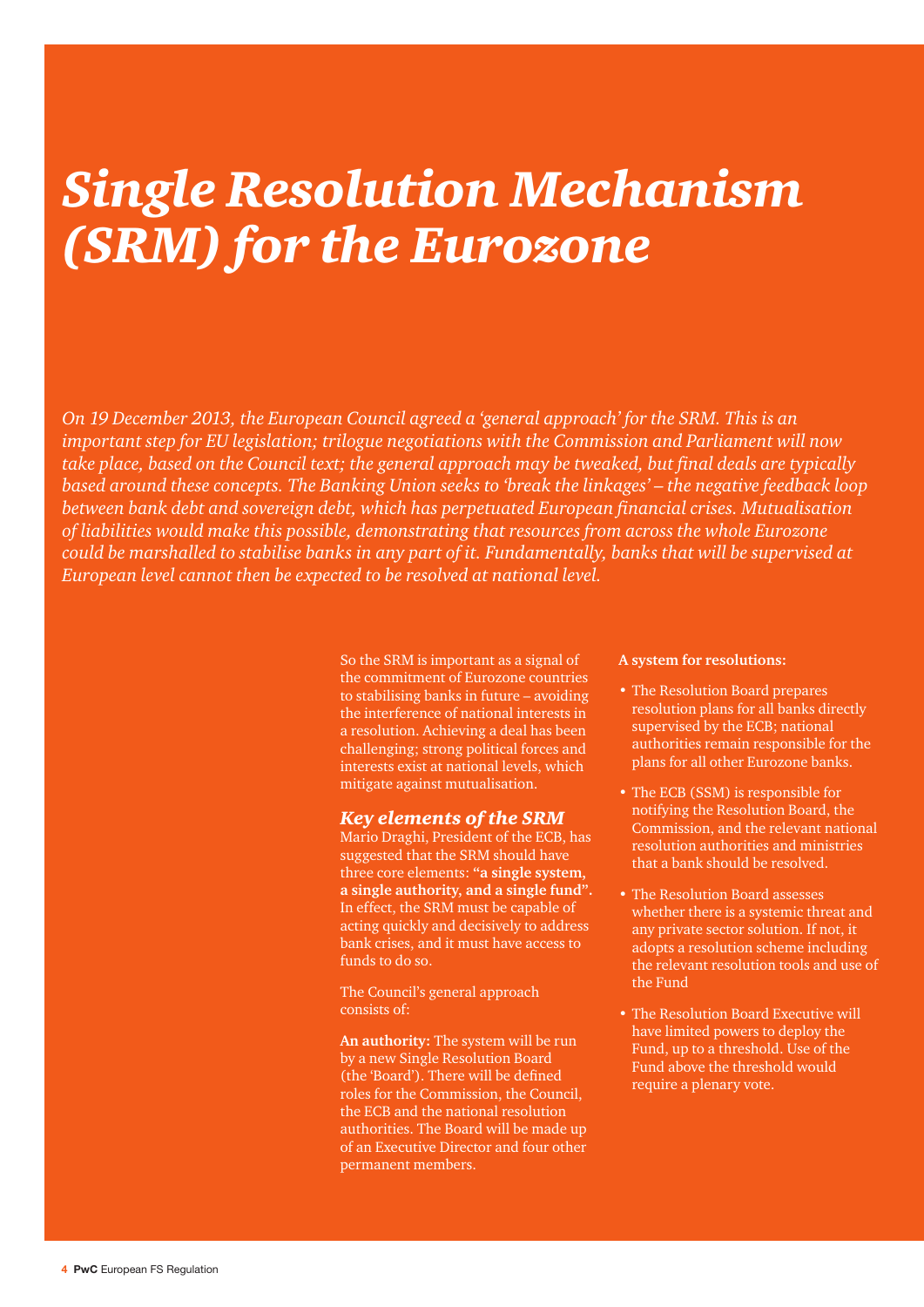

- The Resolution Board cannot require a Member State to use its national budget to provide public support to any entity under resolution.
- In line with the prescription of the Bank Recovery and Resolution Directive (BRRD), bank shareholders and creditors would have to be bailed-in before any public funds or the Single Resolution Fund could be used deployed.

**A fund:** A Single Resolution Fund (SRF) will be created by pooling contributions from all the banks in the participating Member States. It will be "owned and administrated" by the Board: the Board will recommend any use of the SRF. The SRF would be designed to reach a target level of 1% of covered deposits over a 10-year period. The Fund will also be gradually mutualised over the 10-year transition period, moving in increments to be a single, fully mutual SRF at the end of 10 years.

### *Our perspective*

From a standing start, Europe has moved quickly from agreeing the initial concept for the Banking Union in 2012, to an SSM that is being implemented, and agreement on an approach for an SRM.

But without mutualisation, there is effectively no Banking Union. The SRM calls for mutualisation to be achieved gradually, which reflects the political compromise required for agreement. However, important questions remain:

- The size of the SRF is it likely to be big enough? A fund of €50bn by year 10 does not seem large, but it is designed to be used only after bail-in of creditors and shareholders.
- What backstop, beyond the SRF, ultimately exists to confront wider systemic crises? For example, under what circumstances could a bank resolution call directly on the wider resources of the European Stability Mechanism (a pot of €500bn designed primarily to support sovereigns), or the European Central Bank?

• How will the proposed resolution Board take shape? What will be the base for its permanent secretariat? How will Members be selected?

The Council also agreed that use of the resolution Fund will be the subject of a further intergovernmental agreement.

It's clear that much more negotiation lies ahead before the Eurozone's resolution approach is complete.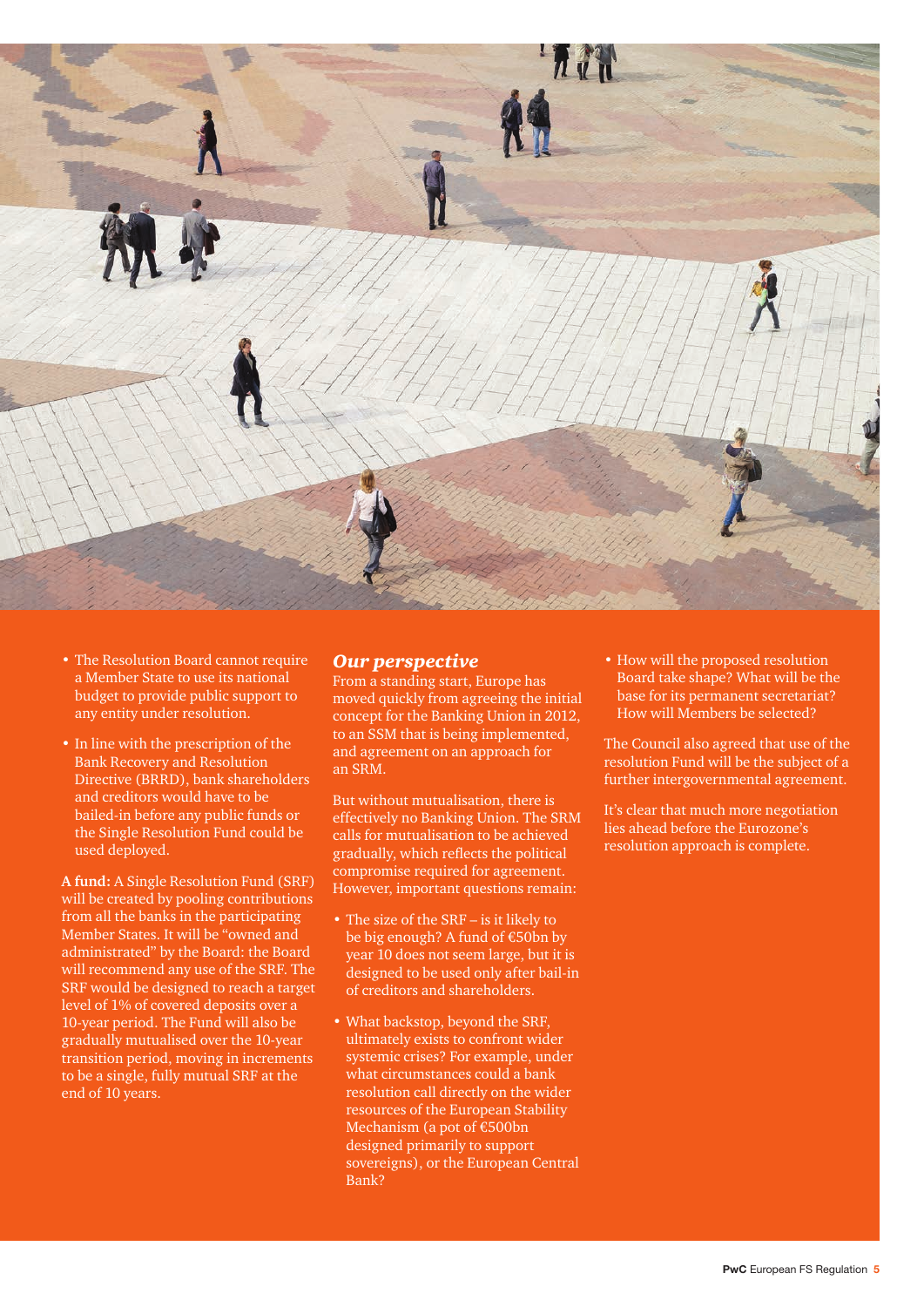# *Contacts*

*If you would like to discuss any of the issues raised in this paper in more detail, please contact one of the following or your usual PwC contact.*

### *Alvaro Benzo*

PwC (Spain) T: +34 915 684 155 E: alvaro.benzo.gonzalez-coloma@ es.pwc.com

#### *Alberto Calles*

PwC (Spain) T: +34 915 684 931 E: alberto.calles.prieto@es.pwc.com

#### *Laura Cox*

PwC (UK) T: +44 20 7212 1579 E: laura.cox@uk.pwc.com

#### *Burkhard Eckes*

PwC (Germany) T: +49 30 2636-2222 E: burkhard.eckes@de.pwc.com

### *Ullrich Hartmann*

PwC (Germany) T: +49 69 9585-2115 E: ullrich.hartmann@de.pwc.com

#### *Duncan McNab*

PwC (UK) T: +44 20 7804 2516 E: duncan.mcnab@uk.pwc.com

#### *Matthias Memminger*

PwC (Switzerland) T: +41 58 792 13 22 E: matthias.memminger@ch.pwc.com

#### *Nicolas Montillot*

PwC (France) T: +33 1 56 57 77 95 E: nicolas.montillot@fr.pwc.com

#### *Georg Ogrinz*

PwC (Austria) T: +43 1 501 88 1180 E: georg.ogrinz@at.pwc.com

#### *Brian Polk*

PwC (UK) T: +44 20 7804 8020 E: brian.polk@uk.pwc.com

#### *Wendy Reed*

PwC (Beligum) T: +32 2710 7245 E: wendy.reed@pwc.be

### *André Wallenberg*

PwC (Sweden) T: +46 (0)10 2124856 E: andre.wallenberg@se.pwc.com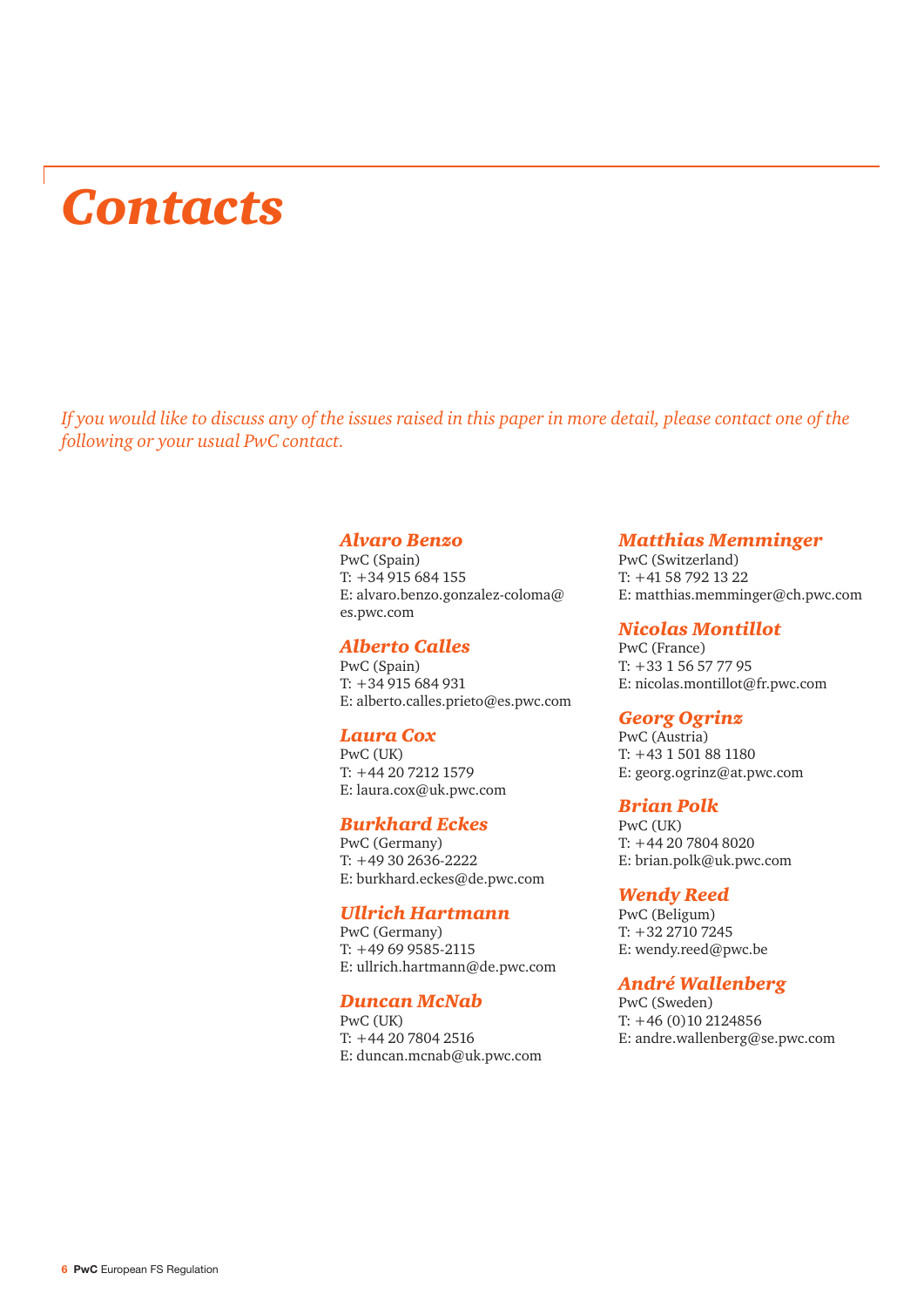